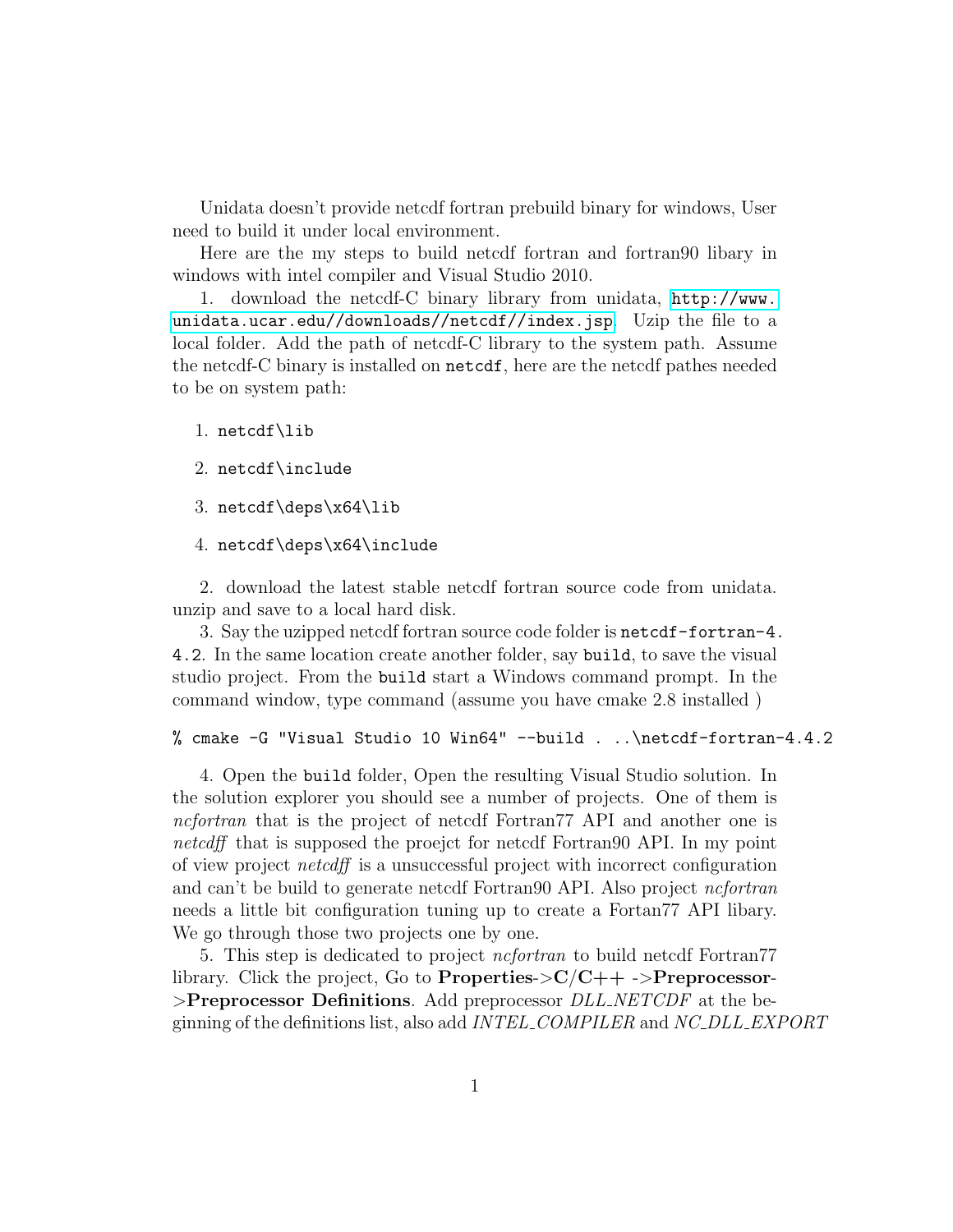at the end of the list. Then save the change and compile the project to generate netcdf Fortran77 library. You will find two result files ncfortran.lib and ncfortran.dll under \build\libsrc\Release.

6. This step is for netcdf Fortran90 library building.

6.1 In the Solution Explorer create a new  $Intel(R)$  Visual Fortran Static Library, say **netcdf\_f90**, and save it to the build folder.

6.2 From the existing project netcdff, copy all the F90 files into the source files of the newly created project netcdf f90.

6.3 Right click project netcdf f90. Go to Properties->Fortran- >Preprocessor. On the right of the Window,

Set Preprocess Source File to Yes(/fpp). Select Additional Include Directories, add the path to folder fortran and libsrc, both of them are folder under the netcdf-fortran source code. In the Preprocessor Definitions, add preprocessor DLL NETCDF, USE NETCDF4, NC DLL EXPORT, WINDLL in order. Then save the change. Go back to the left panel of the Properties window, select Librarian->General. Add netcdf.lib to Additional Dependencies and also add the netcd-C lib path to Additionl Libary Directories, where netcdf.lib is.

6.4 Several netcdf function for file and var parallel access need to be remove to succeed. There is a explanation from

[https://www.unidata.ucar.edu/support/help/MailArchives/netcdf](https://www.unidata.ucar.edu/support/help/MailArchives/netcdf/msg12965.html)/ [msg12965.html](https://www.unidata.ucar.edu/support/help/MailArchives/netcdf/msg12965.html). Based on the comments from netcdf developer, building netcdf fortran lib with parallel I/O support in Windows is often not required and complicates later linking with the libraries.

To avoid building parallel I/O support, the definition and usage three functions are removed,

- 1. nf90 create par in file netcdf4 visibility.f90 and netcdf4 func.f90,
- 2. nf90 open par in file netcdf4 visibility.f90 and netcdf4 func.f90,
- 3. nf90 var par access in file netcdf4 visibility.f90 and netcdf4 func.f90,
- 4. nf create par in file netcdf4 file.f90 and nf nc4.f90,
- 5. nf open par in file netcdf4 file.f90 and nf nc4.f90,
- 6. nf var par access in file netcdf4 file.f90 and nf nc4.f90.

This changes involves four files,